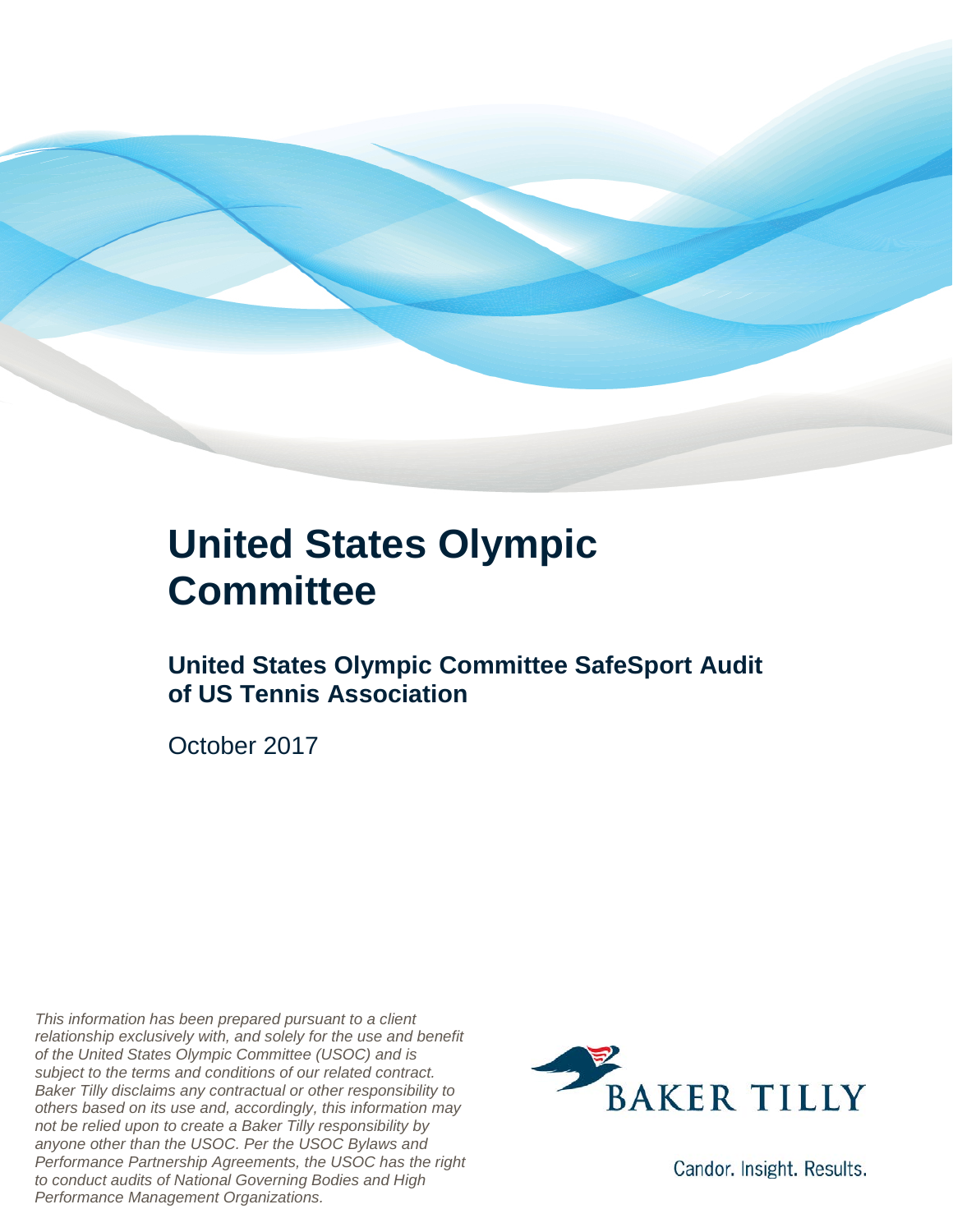

#### UNITED STATES OLYMPIC COMMITTEE SAFESPORT AUDIT OF US **Contents**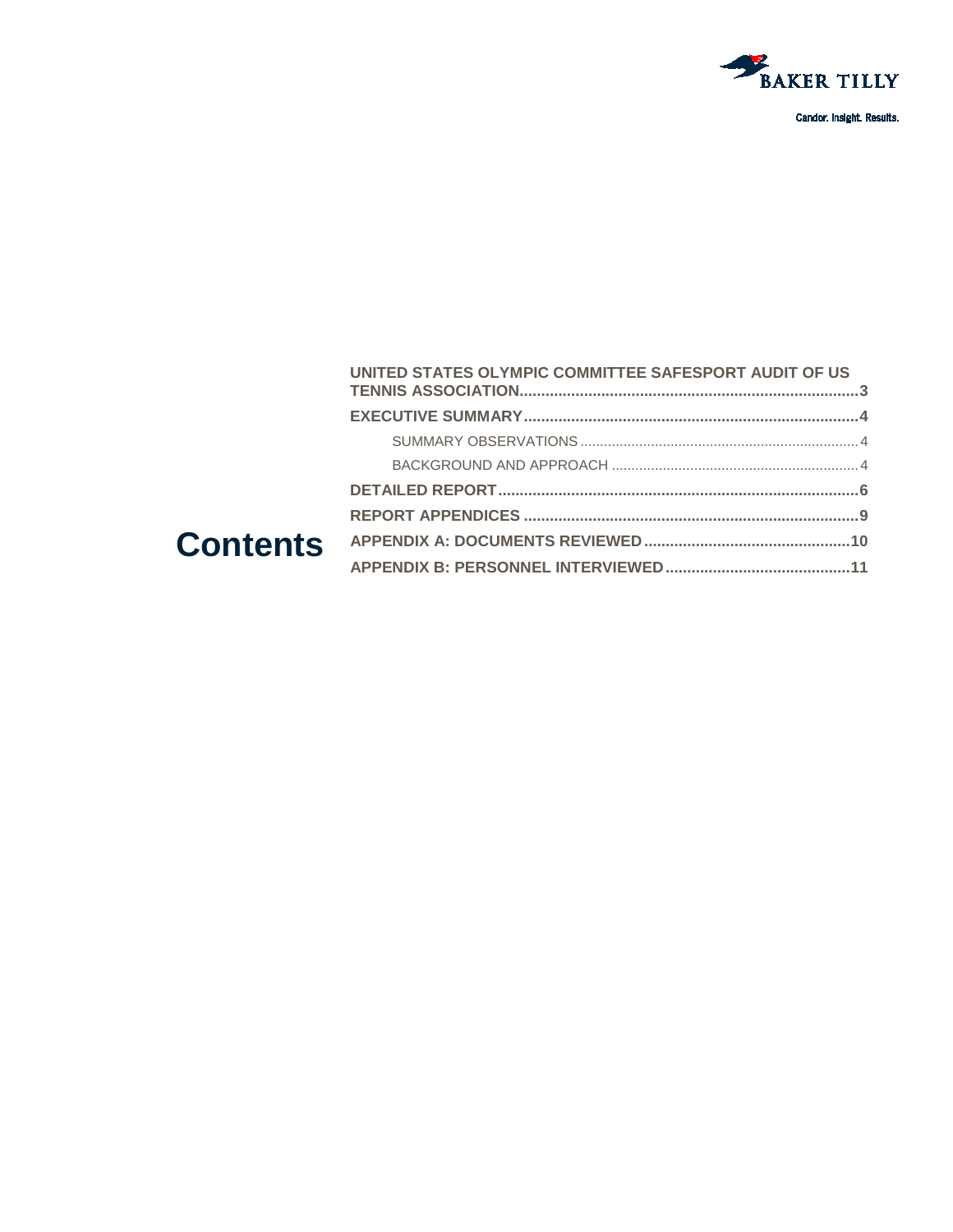

j

United States Olympic Committee USOC SafeSport Audit of US Tennis Association

## <span id="page-2-0"></span>**United States Olympic Committee SafeSport Audit of US Tennis Association[1](#page-2-1)**

<span id="page-2-1"></span><sup>1</sup> To consider the report in its entirety, please refer also to the detailed management response that will appear here [\[Governance Documents\]](https://www.teamusa.org/Footer/Legal/Governance-Documents) within 90 days of the date of this report.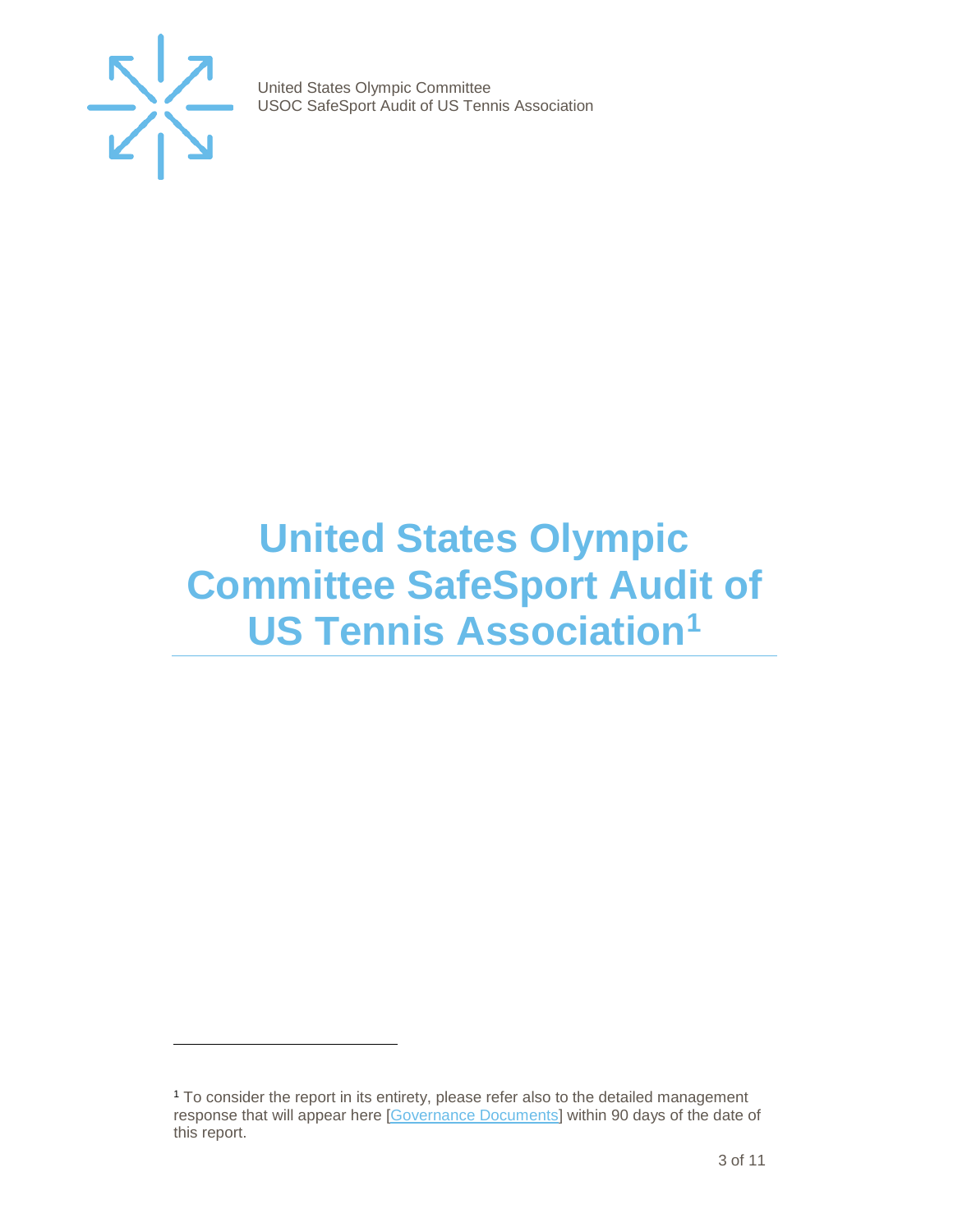

-

United States Olympic Committee USOC SafeSport Audit of US Tennis Association

# **Executive Summary**

#### <span id="page-3-1"></span><span id="page-3-0"></span>**Summary Observations**

It shall be the policy of the United States Olympic Committee (USOC) that each National Governing Body (NGBs) adopt a Minimum Standards Policy for Athlete Safety Programs (Athlete Safety Standards) by December 31, 2013[2](#page-3-3).

We noted the following opportunities to enhance the design of US Tennis Association's (USTA) compliance with the Athlete Safety Standards:

- > **Athlete Safety Standards - Education and Training Testing** Two individuals selected for testing (20% of the selected individuals) did not complete education and training requirements during the testing period (i.e., May 1, 2016 through April 30, 2017); however, evidence was provided that the education and training requirements were completed prior to issuing the audit report.
- > **Athlete Safety Standards - Application of the SafeSport Policy** USTA's SafeSport-related documentation and administrative materials does not specifically indicate that the overall policy applies to athletes designated for the USADA registered testing pool.

#### <span id="page-3-2"></span>**Background and Approach**

USOC engaged Baker Tilly Virchow Krause (Baker Tilly), to assist the USOC in the completion of SafeSport audits, to assess compliance with SafeSport policies and procedures at the USOC and all of its NGBs and High Performance Management Organizations (HPMOs).

Baker Tilly performed a review of USTA to evaluate compliance with the Athlete Safety Standards. The following activities were performed for this review of USTA:

- Developed and executed an audit program that included:
	- Holding a virtual entrance meeting to discuss and document USTA's SafeSport program and processes.
	- Selecting a sample of ten from the required individuals to ensure a background check was performed and education and training was completed. See **Appendix A** for a list of documents reviewed.
	- Reviewing USTA's athlete safety policy and determining whether the following was addressed:
		- **Required misconduct is prohibited and defined;**
		- Reporting procedures are documented; and
		- **The grievance process is documented and complies with** Athlete Safety Standards.

<span id="page-3-3"></span><sup>2</sup> Effective June 20, 2017 the USOC replaced the Athlete Safety Standards with the NGB Athlete Safety Policy. Due to the timing of this audit, fieldwork was performed in accordance with the Athlete Safety Standards.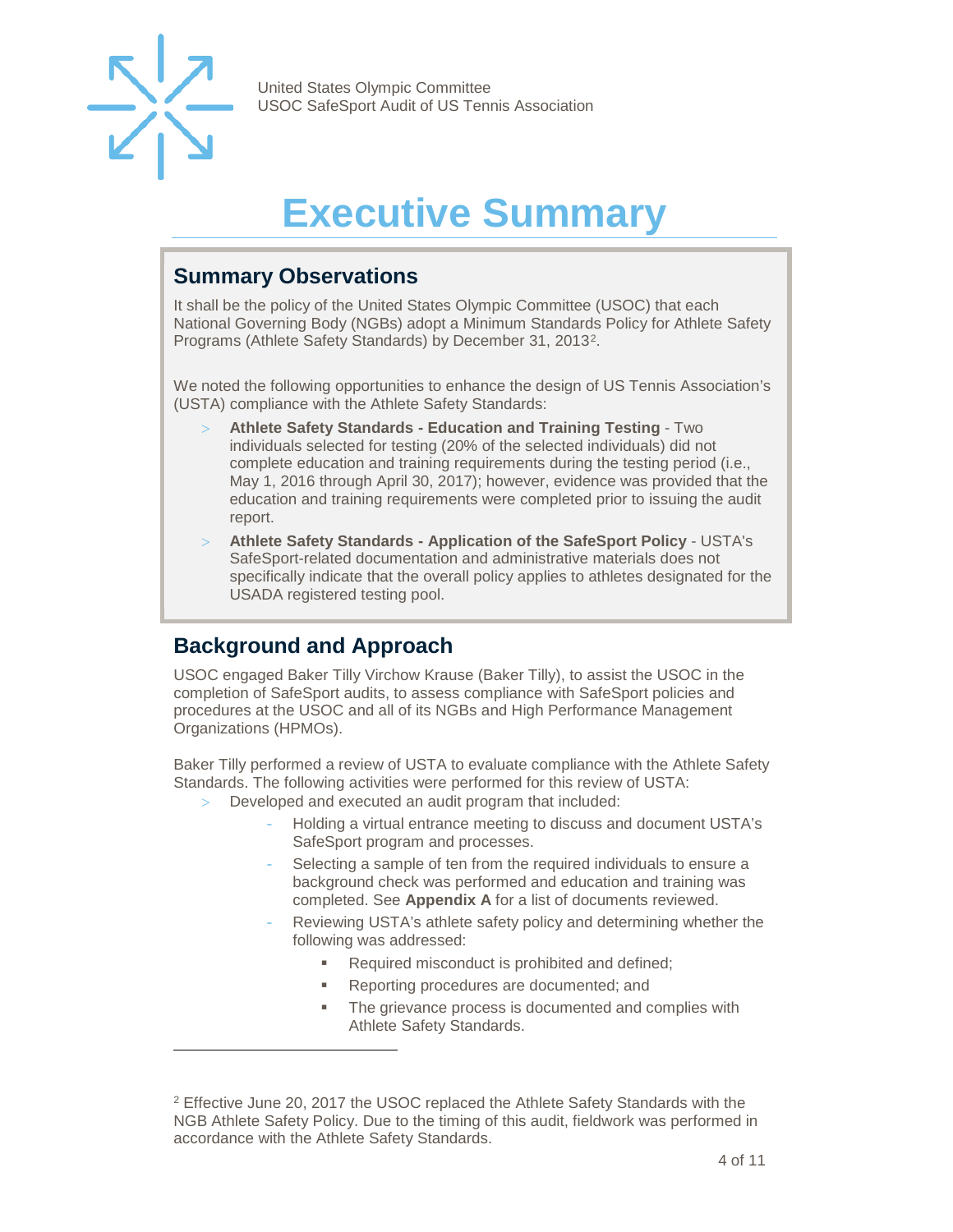

- Identifying which individuals are required to undergo a criminal background check and complete education and training.
- > Conducted a virtual exit meeting, if requested, following delivery of the draft report, to discuss audit findings and recommendation(s) with USTA. See **Appendix B** for a list of individuals interviewed.
- > Identified specific observations and recommendations regarding opportunities to enhance compliance with Athlete Safety Standards. Observations include the following attributes: criteria, condition, cause, effect and recommendation, as set out in the International Professional Practices Framework (IPPF) Standards and Practice Advisory 2410-1.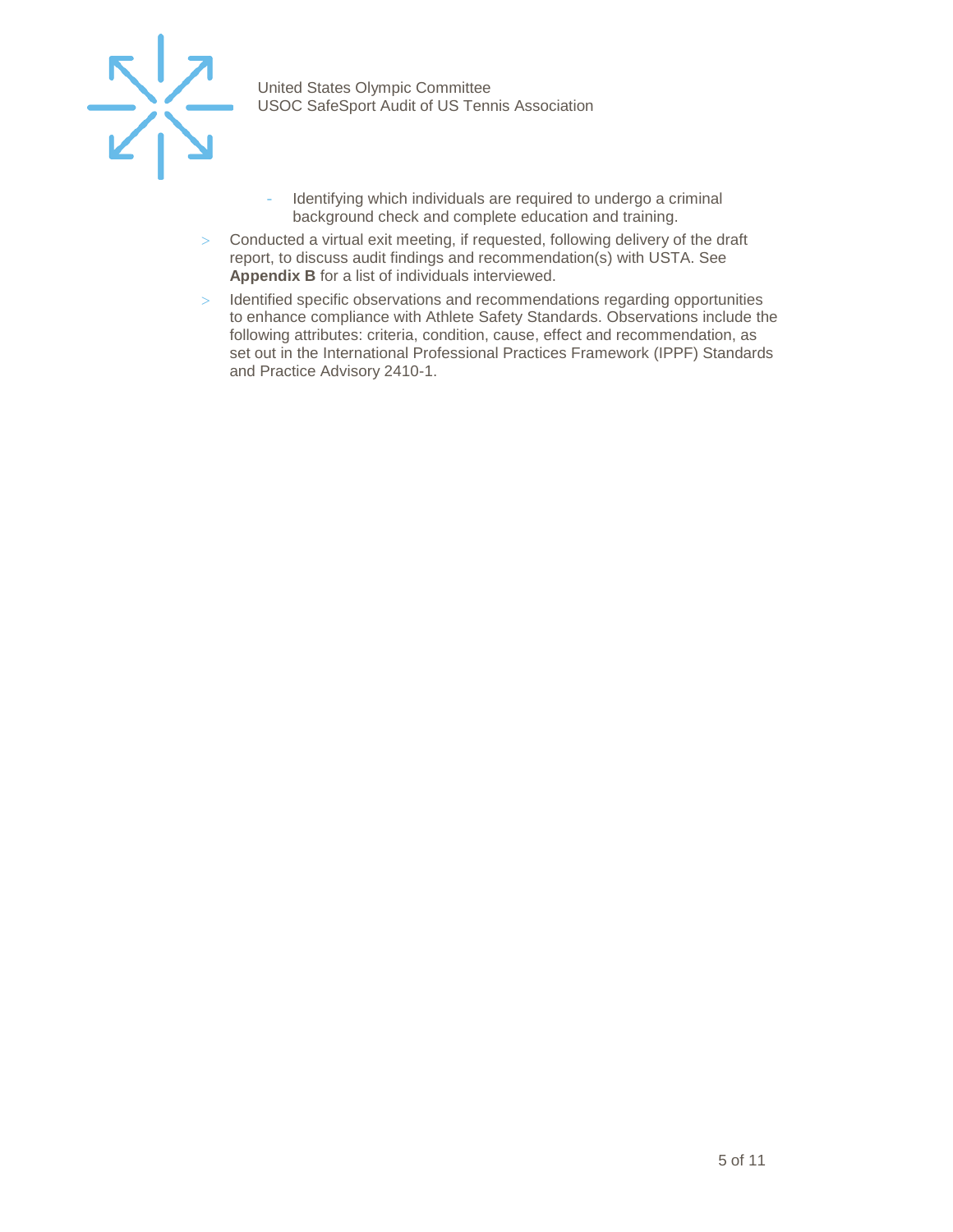

## **Detailed Report**

<span id="page-5-0"></span>The tables below represent opportunities to enhance the design and effectiveness of USTA's compliance with the Athlete Safety Standards.

| 1. Athlete Safety Standards - Education and Training Testing |                                                                                                                                                                                                                                                                                                                                                                                                                                                                                                                                                                                                                                                                                                                                                                                                     |  |
|--------------------------------------------------------------|-----------------------------------------------------------------------------------------------------------------------------------------------------------------------------------------------------------------------------------------------------------------------------------------------------------------------------------------------------------------------------------------------------------------------------------------------------------------------------------------------------------------------------------------------------------------------------------------------------------------------------------------------------------------------------------------------------------------------------------------------------------------------------------------------------|--|
| <b>Criteria</b>                                              | The Athlete Safety Standards states each NGB/HPMO shall<br>require education and training for those individuals it formally<br>authorizes, approves, or appoints (a) to a position of authority<br>over, or (b) to have frequent contact with athletes.                                                                                                                                                                                                                                                                                                                                                                                                                                                                                                                                             |  |
| <b>Condition</b>                                             | Two individuals selected for testing (20% of the selected<br>individuals) did not complete education and training<br>requirements during the testing period (i.e., May 1, 2016<br>through April 30, 2017); however, evidence was provided that<br>the education and training requirements were completed prior to<br>issuing the audit report.                                                                                                                                                                                                                                                                                                                                                                                                                                                      |  |
| <b>Cause</b>                                                 | USTA's manual verification process for tracking and monitoring<br>compliance of the education and training requirements of the<br>Athlete Safety Standards may need to be evaluated.                                                                                                                                                                                                                                                                                                                                                                                                                                                                                                                                                                                                                |  |
| <b>Effect</b>                                                | Individuals USTA formally authorizes, approves or appoints (a)<br>to a position of authority over, or (b) to have frequent contact<br>with athletes may not be in compliance with the USOC's<br>SafeSport program because they have not completed education<br>and training prior to having contact with athletes. USTA must be<br>in compliance with the Athlete Safety Standards to be a member<br>in good standing. Noncompliance with the Athlete Safety<br>Standards can result in disciplinary action by the USOC<br>including withdrawal of high performance funding.<br>Also, athletes may have contact with individuals who are<br>unaware of SafeSport misconduct and the potential impact to<br>athletes' well-being, which could put athletes at SafeSport-<br>related misconduct risk. |  |
| Recommendation                                               | USTA must require that individuals it formally authorizes,<br>approves, or appoints (a) to a position of authority over, or (b) to<br>have frequent contact with athletes complete education and<br>training requirements in a timely manner and before they have<br>contact with athletes to provide assurance that they are<br>educated on the requirements of the Athlete Safety Standards.<br>USTA must consistently track and verify education and training<br>requirements are met for all required individuals. Compliance<br>with these requirements must be completed within 90 days of<br>receipt of the final audit report.<br>USTA should review the testing results and require all<br>necessary individuals to complete the necessary requirements                                    |  |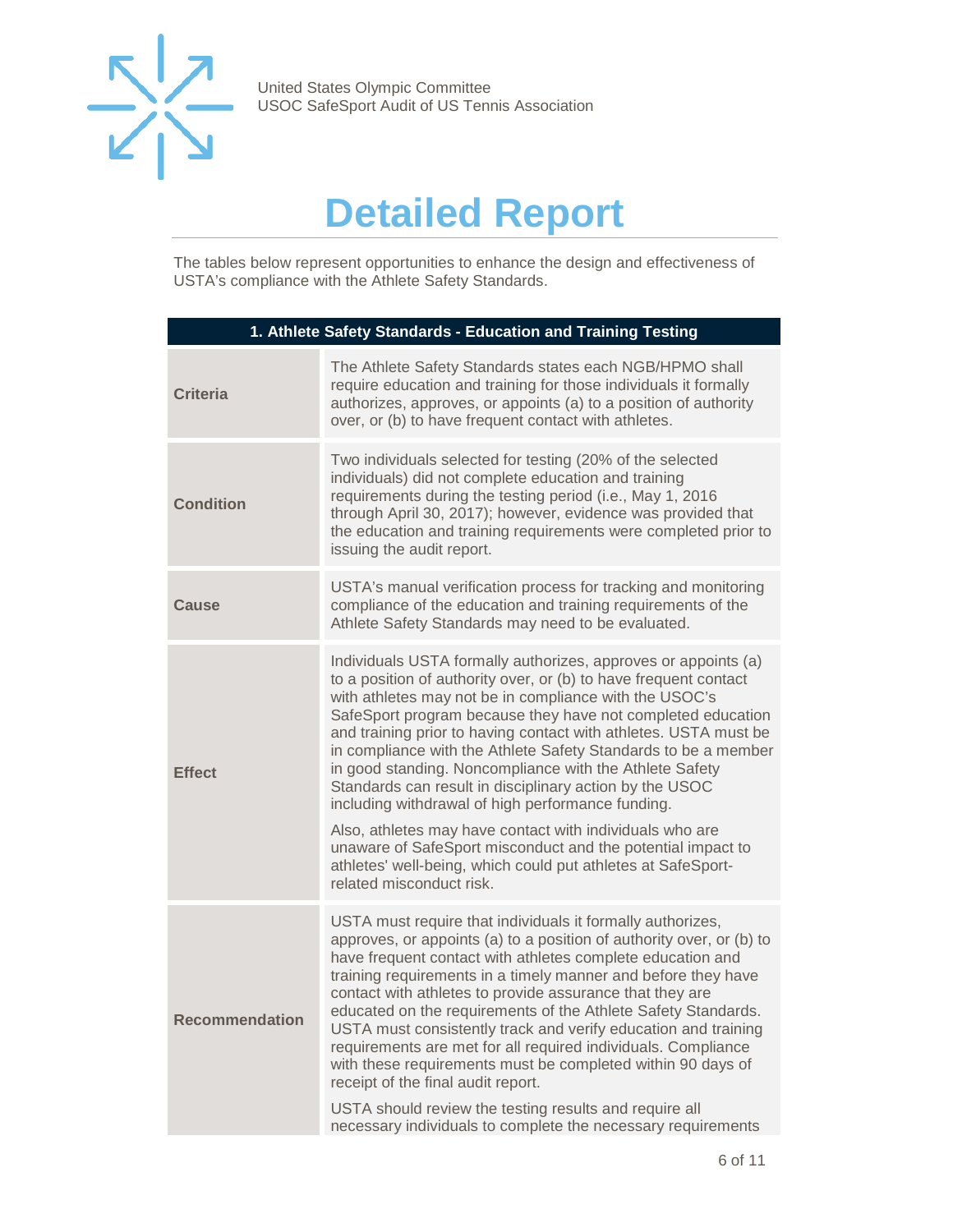

#### **1. Athlete Safety Standards - Education and Training Testing**

(i.e., education and training).

| <b>Management</b><br>response | In regard to the education and training, since the current<br>SafeSport training platform cannot integrate to the USTA<br>registration and tracking systems, much of the tracking and<br>oversight for the 18,000 USTA users must be managed<br>manually. On November 6, 2017, the U.S. Center for<br>SafeSport is expected to release its new learning management<br>system which will provide the USTA the first opportunity to<br>integrate the online training and education into the USTA's<br>existing registration and relevant member management<br>systems, including an automated verification functionality. Once<br>linked, the USTA is confident that education and training<br>requirements will be tracked more efficiently, leading to greater<br>compliance. Until the integration occurs, the USTA will continue<br>to actively communicate and follow-up with those individuals<br>who have not completed the education module. |
|-------------------------------|----------------------------------------------------------------------------------------------------------------------------------------------------------------------------------------------------------------------------------------------------------------------------------------------------------------------------------------------------------------------------------------------------------------------------------------------------------------------------------------------------------------------------------------------------------------------------------------------------------------------------------------------------------------------------------------------------------------------------------------------------------------------------------------------------------------------------------------------------------------------------------------------------------------------------------------------------|
|                               | We agree with the recommendation and will respond to the<br>USOC with a detailed plan to ensure compliance with the<br>current NGB Athlete Safety Policy. Our plan will be submitted to<br>the USOC within the 90 day timeline referenced above.                                                                                                                                                                                                                                                                                                                                                                                                                                                                                                                                                                                                                                                                                                   |

| 2. Athlete Safety Standards - Application of the SafeSport Policy |                                                                                                                                                                                                                                                                                                                                                                                                 |  |
|-------------------------------------------------------------------|-------------------------------------------------------------------------------------------------------------------------------------------------------------------------------------------------------------------------------------------------------------------------------------------------------------------------------------------------------------------------------------------------|--|
| Criteria                                                          | The Athlete Safety Standards states that the policy shall apply<br>to (1) NGB employees; (2) athletes the NGB designates for the<br>USADA required testing pool (RTP); and (3) individuals the NGB<br>formally authorizes, approves or appoints (a) to a position of<br>authority over, or (b) to have frequent contact with athletes.                                                          |  |
| <b>Condition</b>                                                  | USTA's SafeSport-related documentation and administrative<br>materials does not specifically indicate that the overall policy<br>applies to athletes designated for the USADA registered testing<br>pool.                                                                                                                                                                                       |  |
| Cause                                                             | USTA may not have updated its SafeSport-related<br>documentation and administrative materials to align with<br>requirements in the Athlete Safety Standards.                                                                                                                                                                                                                                    |  |
| <b>Effect</b>                                                     | USTA may not be in compliance with the Athlete Safety<br>Standards. USTA must be in compliance with the Athlete Safety<br>Standards to be a member in good standing. Noncompliance<br>with the Athlete Safety Standards can result in disciplinary<br>action by the USOC including withdrawal of high performance<br>funding.<br>Additionally, certain athletes may not be aware that they must |  |
|                                                                   | comply with SafeSport-related policies, processes, and                                                                                                                                                                                                                                                                                                                                          |  |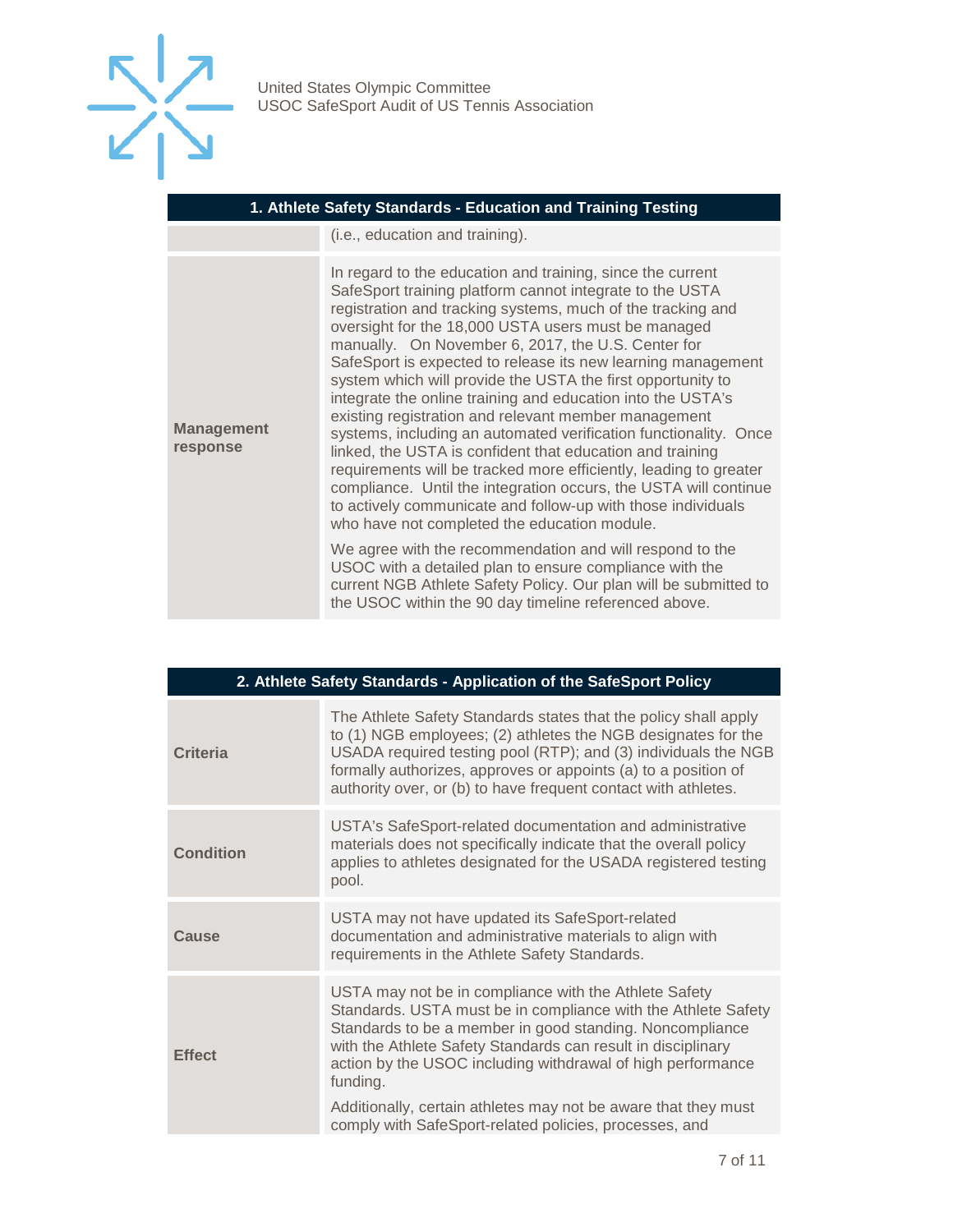

| 2. Athlete Safety Standards - Application of the SafeSport Policy |                                                                                                                                                                                                                                                                                                                                                                                                                                                                                                                                                                                                                                                                                                                                                                                                                                                                                                                                                                                                                                                                                                                                                                                                                                                                                                                                                                                                                                                                                                                       |  |
|-------------------------------------------------------------------|-----------------------------------------------------------------------------------------------------------------------------------------------------------------------------------------------------------------------------------------------------------------------------------------------------------------------------------------------------------------------------------------------------------------------------------------------------------------------------------------------------------------------------------------------------------------------------------------------------------------------------------------------------------------------------------------------------------------------------------------------------------------------------------------------------------------------------------------------------------------------------------------------------------------------------------------------------------------------------------------------------------------------------------------------------------------------------------------------------------------------------------------------------------------------------------------------------------------------------------------------------------------------------------------------------------------------------------------------------------------------------------------------------------------------------------------------------------------------------------------------------------------------|--|
|                                                                   | procedures.                                                                                                                                                                                                                                                                                                                                                                                                                                                                                                                                                                                                                                                                                                                                                                                                                                                                                                                                                                                                                                                                                                                                                                                                                                                                                                                                                                                                                                                                                                           |  |
| <b>Recommendation</b>                                             | USTA must update their SafeSport-related documentation and<br>administrative materials to include the policy applies to athletes<br>USTA designates for the USADA required testing pool (RTP).<br>Compliance with these requirements must be completed within<br>90 days of receipt of the final audit report.<br>For example, the following language could be used in place of<br>the current policy language, "The policy shall apply to (1) NGB<br>employees; (2) athletes the NGB designates for the USADA<br>required testing pool (RTP); and (3) individuals the NGB<br>formally authorizes, approves or appoints (a) to a position of<br>authority over, or (b) to have frequent contact with athletes."                                                                                                                                                                                                                                                                                                                                                                                                                                                                                                                                                                                                                                                                                                                                                                                                       |  |
| <b>Management</b><br>response                                     | The USTA's Membership Terms and Conditions for all members<br>(athlete or otherwise) provides notice that members are subject<br>to the USADA Protocol and Safe Sport Policies. The Athletes<br>the USTA designates to participate on behalf of the USA in<br>international competition (and accordingly designates as subject<br>to the USADA required testing pool) are professional tennis<br>players who may not hold a USTA membership and therefore<br>may otherwise be outside of the USTA's jurisdiction. To the<br>extent the USTA has authority over these individuals (during<br>international team competitions), USTA agrees to make clear<br>that by dint of their participation, these individuals are subject to<br>the SafeSport policies.<br>We agree with the recommended action of providing stronger<br>communication to Elite Athletes participating in international<br>competition and will suggest the following language be included<br>in materials such as the Olympic package sent to USA Team<br>members: "The USTA is required by the USOC to make its<br>Team USA Members subject the USTA's SafeSport related<br>policies, as described at: https://www.usta.com/en/home/about-<br>usta/who-we-are/national/safe-play-conduct--policies---<br>guidelines.html." The USTA will respond to the USOC with a<br>detailed plan to ensure compliance with the current NGB Athlete<br>Safety Policy. Our plan will be submitted to the USOC within the<br>90 day timeline referenced above. |  |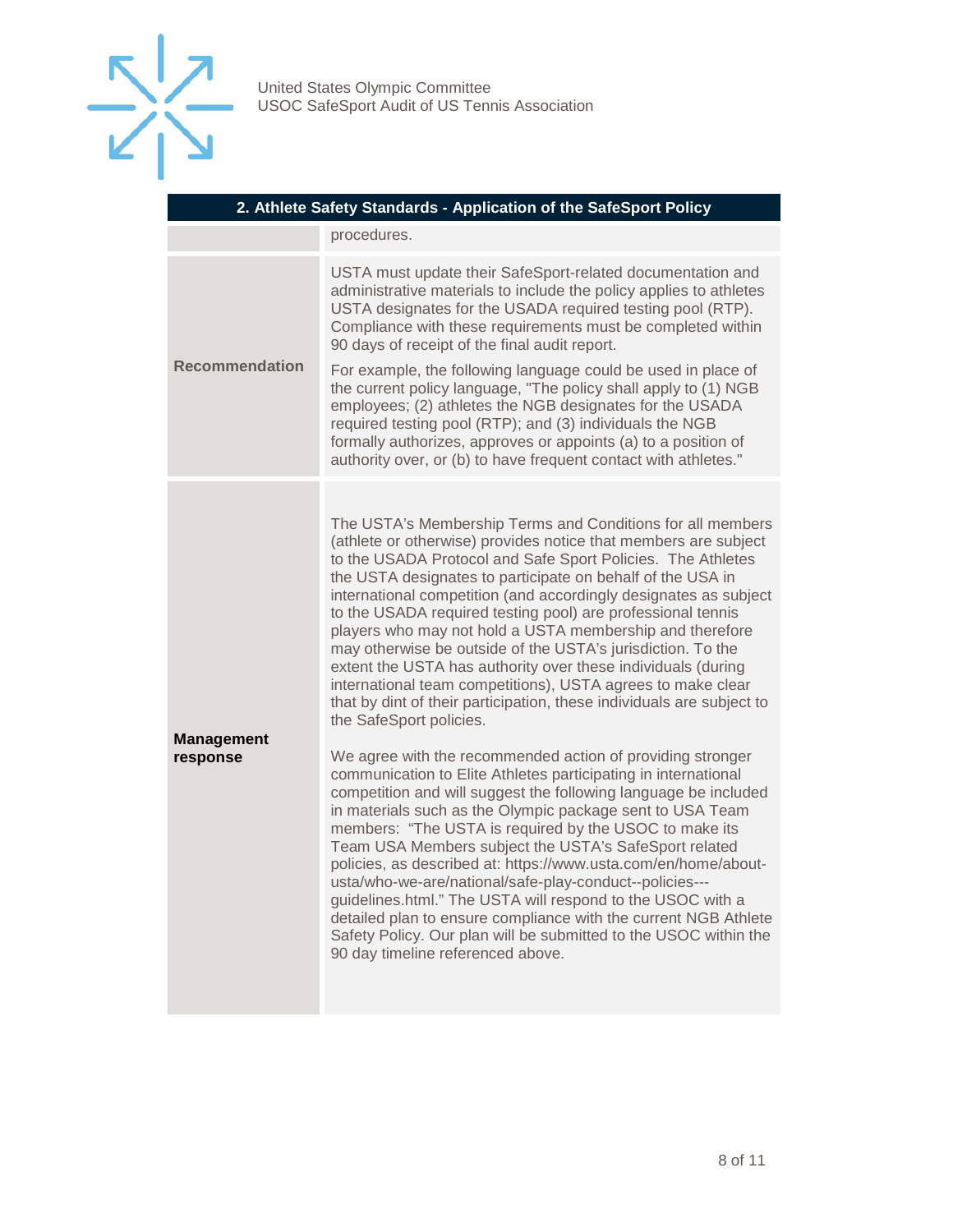

# <span id="page-8-0"></span>**Report Appendices**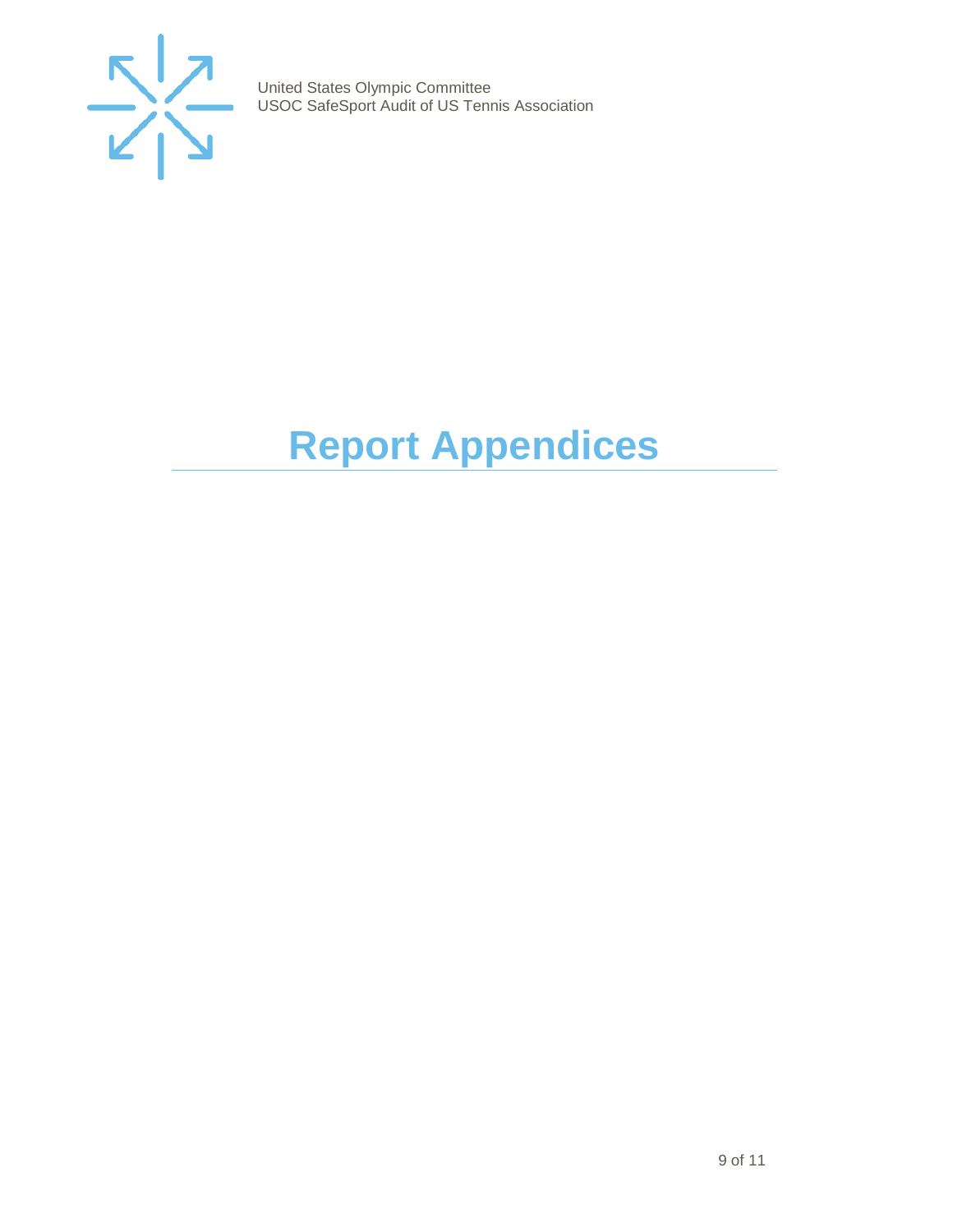

### <span id="page-9-0"></span>**Appendix A: Documents Reviewed**

We reviewed the following documents:

- > Athlete Safety Standards Program Questionnaire
- > Population listing of "required individuals" (i.e., covered individuals required to undergo background check and training)
- > SafeSport Policy documentation
- > USTA Constitution, Bylaws and Diversity & Inclusion Statement
- > USTA Safe Play Webpage / Policy